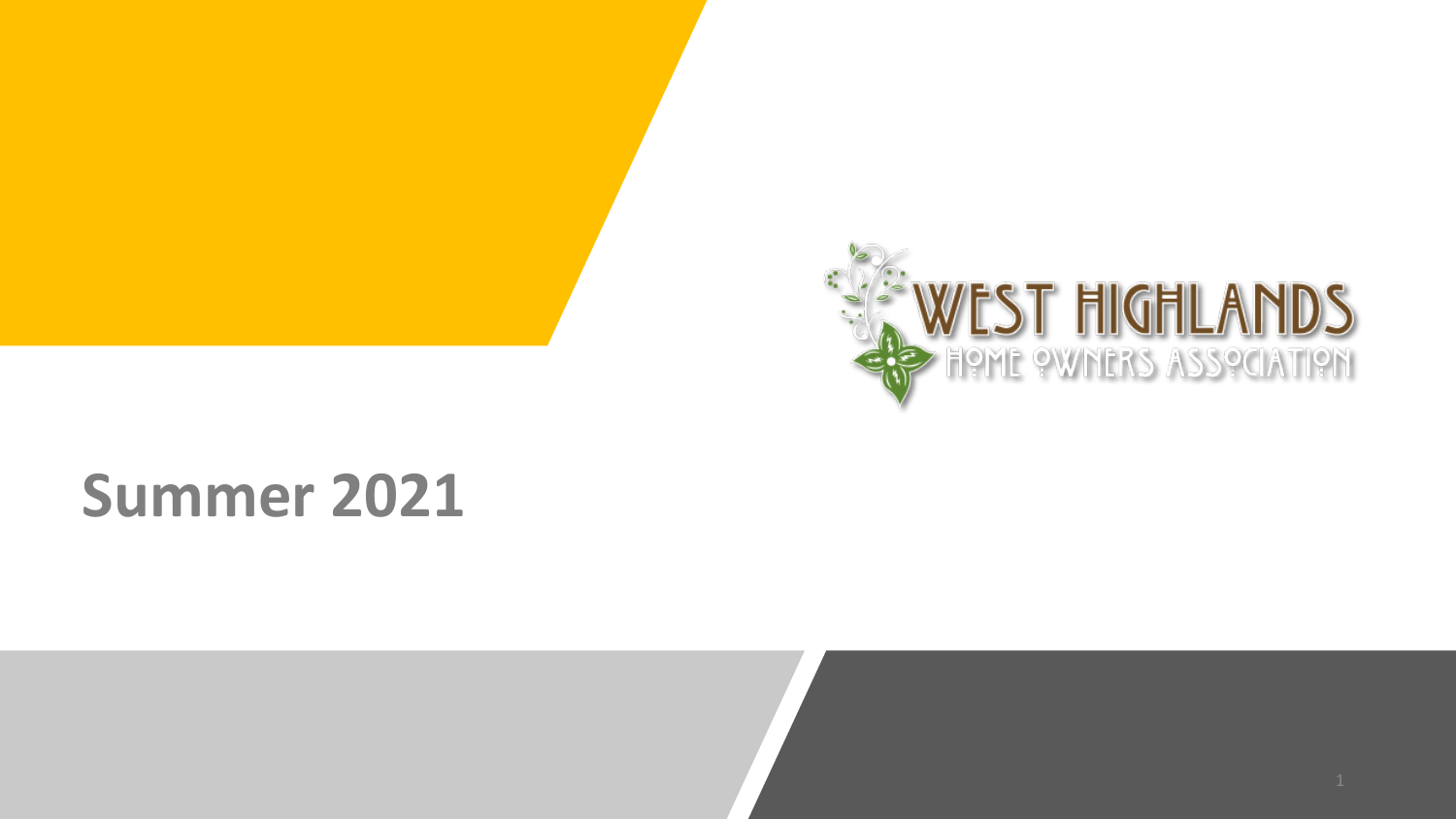# Pool Update

- The pool is ready for inspection. The temporary fencing has arrived and has been installed. This fencing will be replaced with permanent fencing once it arrives. The pool water is conditioned for safe swimming. All of the hard construction work is done. The punch list exercise happened several days ago. As expected, there are some minor cosmetic tasks to complete. Other items on the "to -do" list include purchasing a few supplies - none of which affect the opening of the pool.
- Many of the homeowners were able to get a preview of the pool facility during the key fob distribution times. We are doing one final key fob distribution on **Thursday, July 8, 6:00 -7:00 p.m.** Pick -up location will be at the new pool facility pavilion. NOTE: Identification is required to pick up your key fob. The name on the ID must match the owner of record. Tenants must bring their ID with a copy of their lease agreement or a notarized document from the owner of record. Please access the facility from the parking lot off of Samples Lane. This will also be the entry point for accessing the pool facility when the pool is officially open for use.
- If you have yet to apply for pool access, which is required to obtain a key fob, complete the online pool application by logging into your Sentry Management account at <https://www.accesssentrymgt.com/dx/sentrywp/index.html> and then click on the Amenity Registration link to access the application form. Be sure to complete the pool application form entirely so as not to delay the processing of your application. For Sentry to process and approve your pool application, your account dues will need to be current and your account in compliance (ex. account not in collections or legal).
- Tuesday, July 6 is the FINAL DATE to submit online pool access application in order to pick-up key fob at the pool pavilion on Thursday, July 8 between 6:00 -7:00 p.m. After this date, key fobs can be picked up from Sentry Management's office, 400 Northridge Road Suite 1250 Atlanta 30350 starting on Tuesday, July 13. For new pool applications and/or changes submitted after July 6, please allow for 5 business days to process the application and before a key fob is ready for pick -up at Sentry Management's office. The registered homeowner will need to show a valid ID to pick up their key fob.
- 

• How to reserve swim time slots will be provided in a later communication.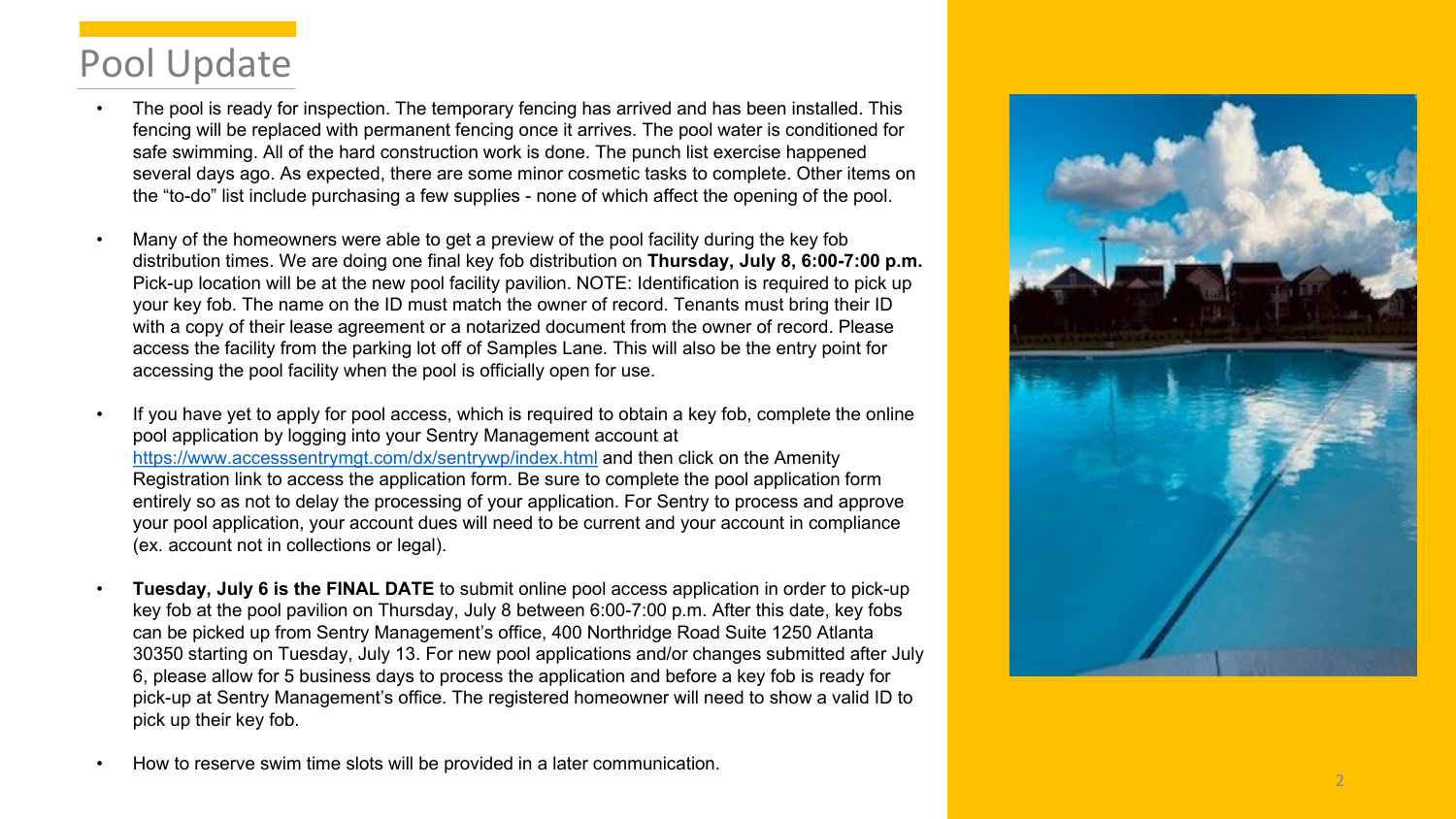### Social Committee Update

We hope everyone who was able to attend the Porch Party on June 26<sup>th</sup> over in The Mews had a great time. Thanks to the social committee for a fun event.

#### **Future Events**

• The social committee is planning on a grand opening pool party once there is a firm date established for the opening of the pool. Details will be sent out via email and posted on Facebook.





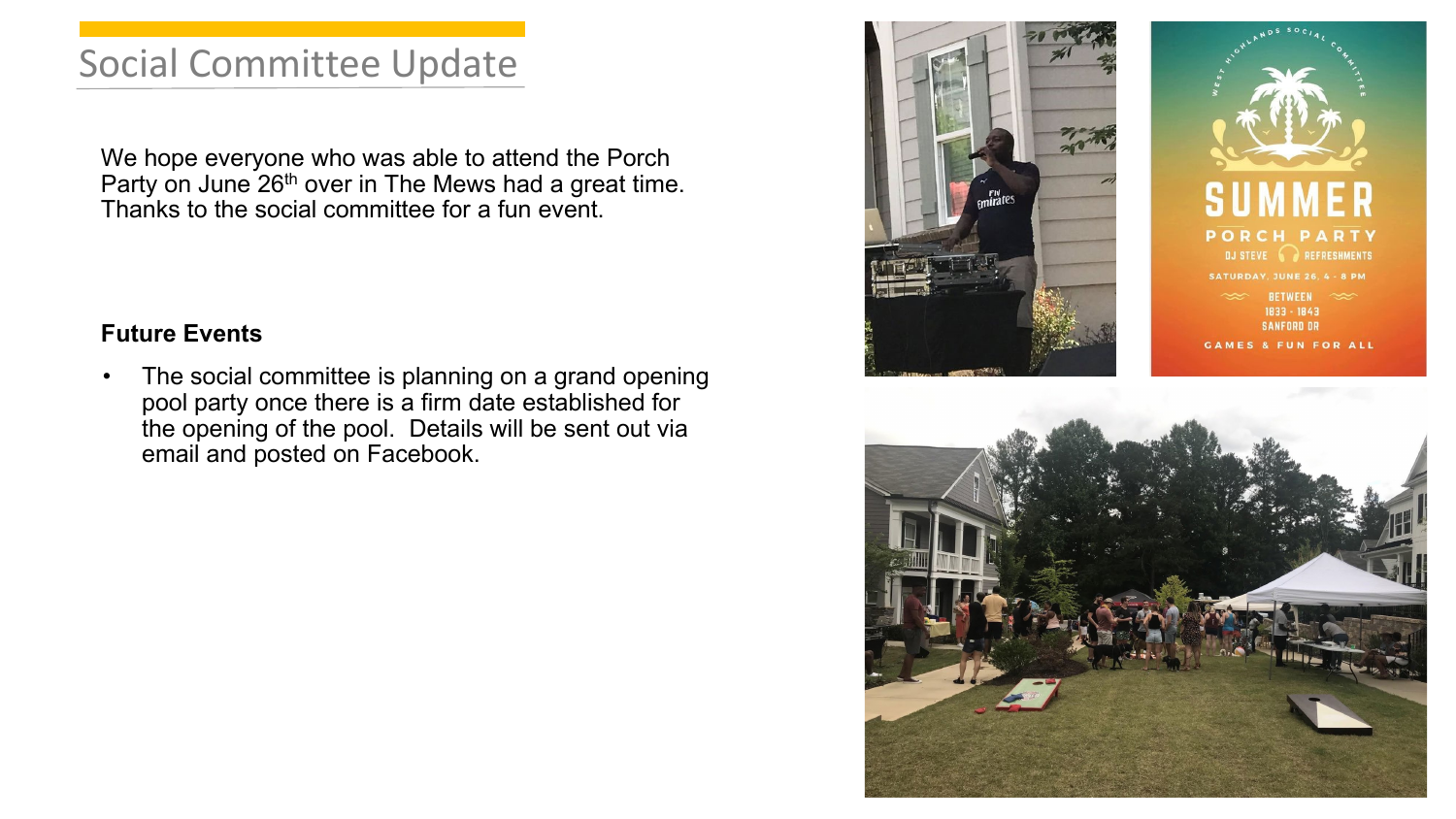### Communications Committee Update

Our HOA newsletter is distributed each quarter via email. To ensure you receive the most accurate and current information about the HOA and West Highlands community please visit the Sentry Management Website<https://www.sentrymgt.com/offices/atlanta-north/> and register your contact information under my account. If you know of neighbors who are not receiving theses newsletters in their email, please pass along this information.

The HOA aims to use email for all communications, with the exception of those items required to be delivered via regular mail according to our covenants.

#### **Facebook Etiquette**

Many homeowners are members of the West Highlands Facebook group. **We want to remind everyone that this is not the official channel for news and updates.** The most frequent complaints we receive regarding posts are the multiple requests in selling or giving away personal items and promoting businesses. We want to remind everyone of a few of the rules relating to posts:

- 1. Recommendations: we have created a list of recommendations from homeowners ranging from lawn care service providers to painters to pet care services. This document will be updated 2-3 times per year. Please refer to this file (go to files – WH recommendations) before posting to cut down on the repeated requests for the same information.
- 2. Be thoughtful on posts: this group is for activities and news relating to West Highlands residents. Please limit self promotion posts to 1x per month
- 3. Selling Personal items: please put all items for sale in **one post.** Please limit posts selling items to 2x per month

For al full list of rules – refer to our facebook page<https://www.facebook.com/groups/WHHOAATL/>

[The West Highlands](https://westhighlandsatl.com/) website is in the process of being rebuilt. Once work is completed later this year, homeowners should be able to find easier answers to frequently asked questions and have easier access to important policies and documents.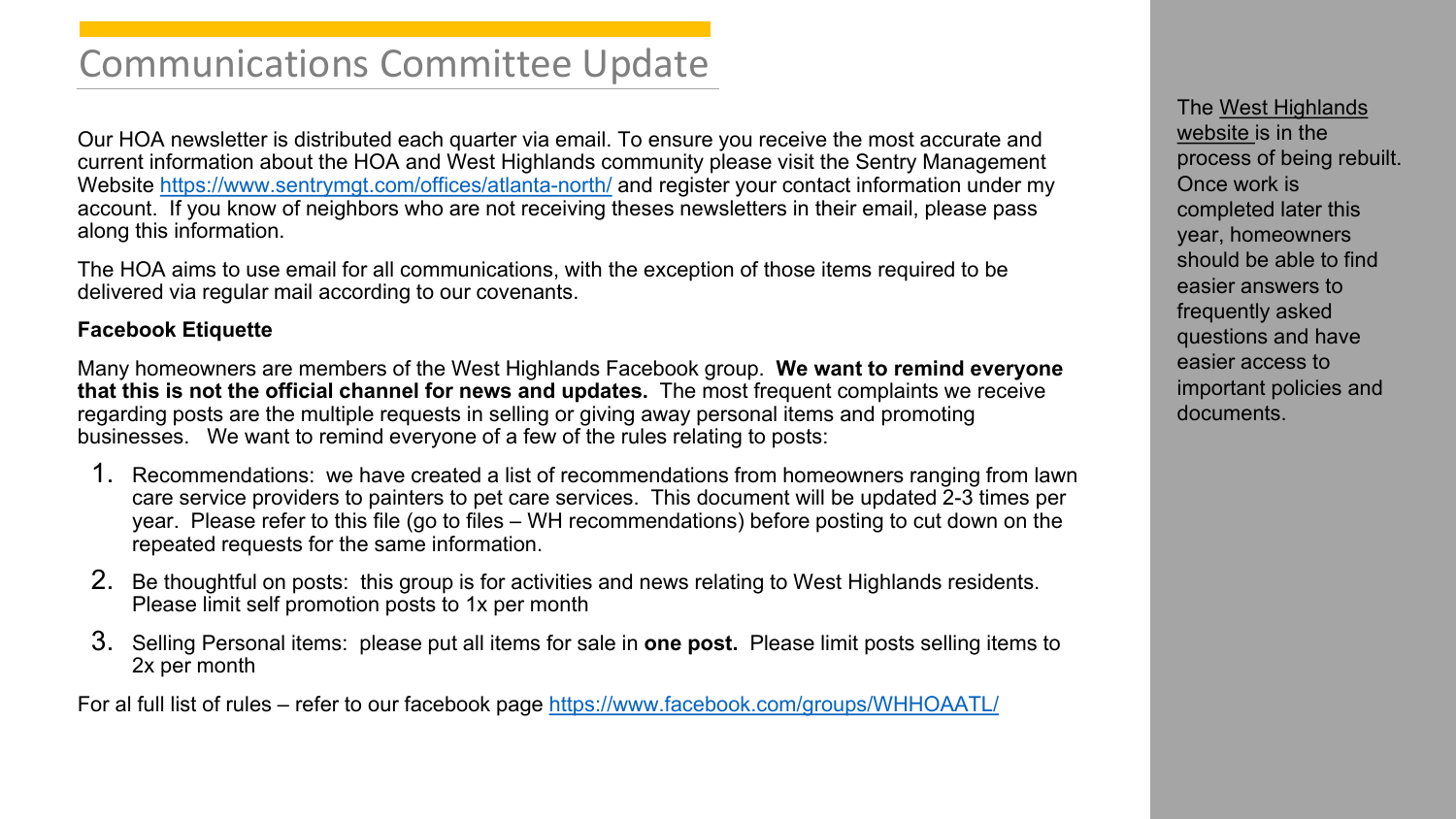### ACC & Security Updates

# ACC

- Based on feedback from our May HOA meeting, Sentry Management will now be taking photos of violations and will send photos with any violations or fines. We hope this change will improve the accuracy of communication about potential violations and reduce issues in the appeals process.
- Have you inspected the exterior of your Lot for possible maintenance issues lately? This is a good time to review the Home Exterior and Lawn Care section on West Highlands' website [https://westhighlandsatl.com/documents/.](https://westhighlandsatl.com/documents/) Protect the value of your home and the neighborhood by maintaining your property all year long.

# Park repairs and update

- The capital improvement project at the Hemen E. Perry Park is still on hold while we wait for Atlanta Housing to move forward with funding the project. In the meantime, please contact the below officials and urge them to open the Westside Park. We hope polite, but persistent requests will encourage a quicker response.
	- Mayor Keisha Lance Bottoms, (404) 330-6100 [kbottoms@atlantaga.gov](mailto:kbottoms@atlantaga.gov)
	- Office of Constituents Services (404) 330-6023 or (404) 330-6026
	- Dustin Hillis, Councilmember District 9 (404) 330-6044 [drhillis@atlantaga.gov](mailto:drhillis@atlantaga.gov)
	- John Dargle, Commissioner, Department of Parks and Recreation (404) 546-7973 [jdargle@atlantaga.gov](mailto:jdargle@atlantaga.gov)
	- Alvin Dodson, Deputy Commissioner, Department of Parks and Recreation (404) 546-7843 [adodson@atlantaga.gov](mailto:adodson@atlantaga.gov)

**REMINDER: Criminal incidents that occur in West Highlands should be reported to Atlanta Police Department through the 911 system.**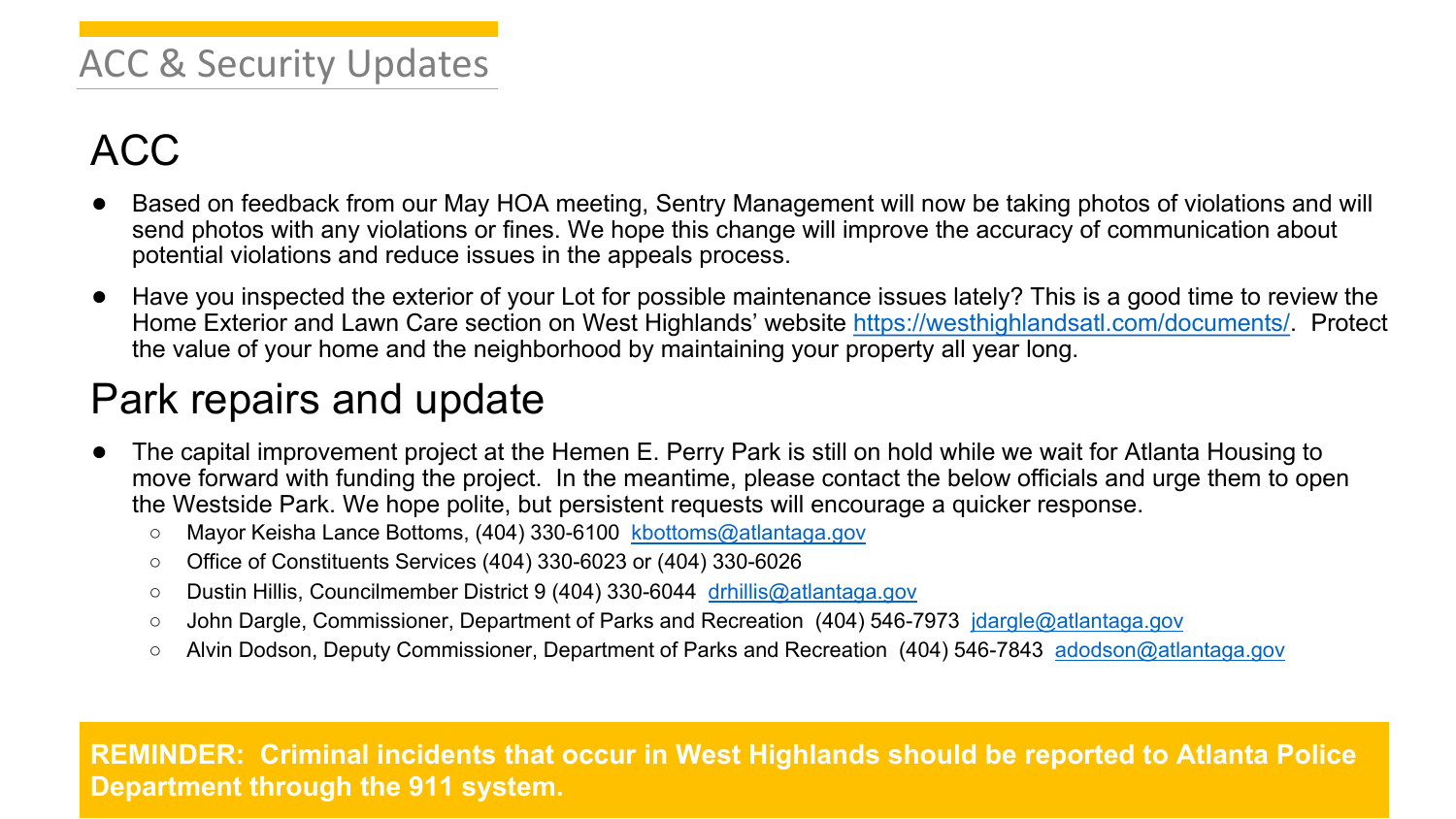#### **The following pages (6-18) are a recap of the questions asked and answered during the HOA Meeting held on May 15**.

# Pool Q & A

Q: Can we get an itemized breakdown of pool construction costs. What has been spent, what is still in reserves, is there a list of the competitive bids that were put in for the pool?

A: West Highlands has raised approximately \$3.7M for the amenities package. This includes: \$2M debt

- \$1.7M of cash through:
- 2016 Special Assessment \$400 per lot
- Allocation of Annual HOA dues into the pool fund (\$575)
- New sales initiation fee (\$1250)
- BrockBuilt contributions for each unit sold (\$1750)
- By early October 2021 we hope to share costs of pool construction as soon as we are able to reconcile and account for all costs.

Q: What is the estimated debt the HOA will have to incur to build phase 2 of the pool?

A: With the rising costs of construction, some of this depends on how quickly we can build #2. If constructed soon, (completed by Summer 2022 opening) it's estimated this would cost about \$750k. The longer that date gets pushed out, the cost would likely rise. We would need to secure a second loan to fund an additional pool.

Q: When Brock leaves as the declarant of the HOA, how much debt will we be expecting to carry? A: West Highlands currently has \$2M of debt related to the pool build. That debt is unrelated to Brock being the declarant.

Q: What is the timing and cost for the 2nd pool and a real clubhouse? WH residents paid and were promised more than a Cabana.

A: See above. The \$3.7M raised would not support construction of a clubhouse.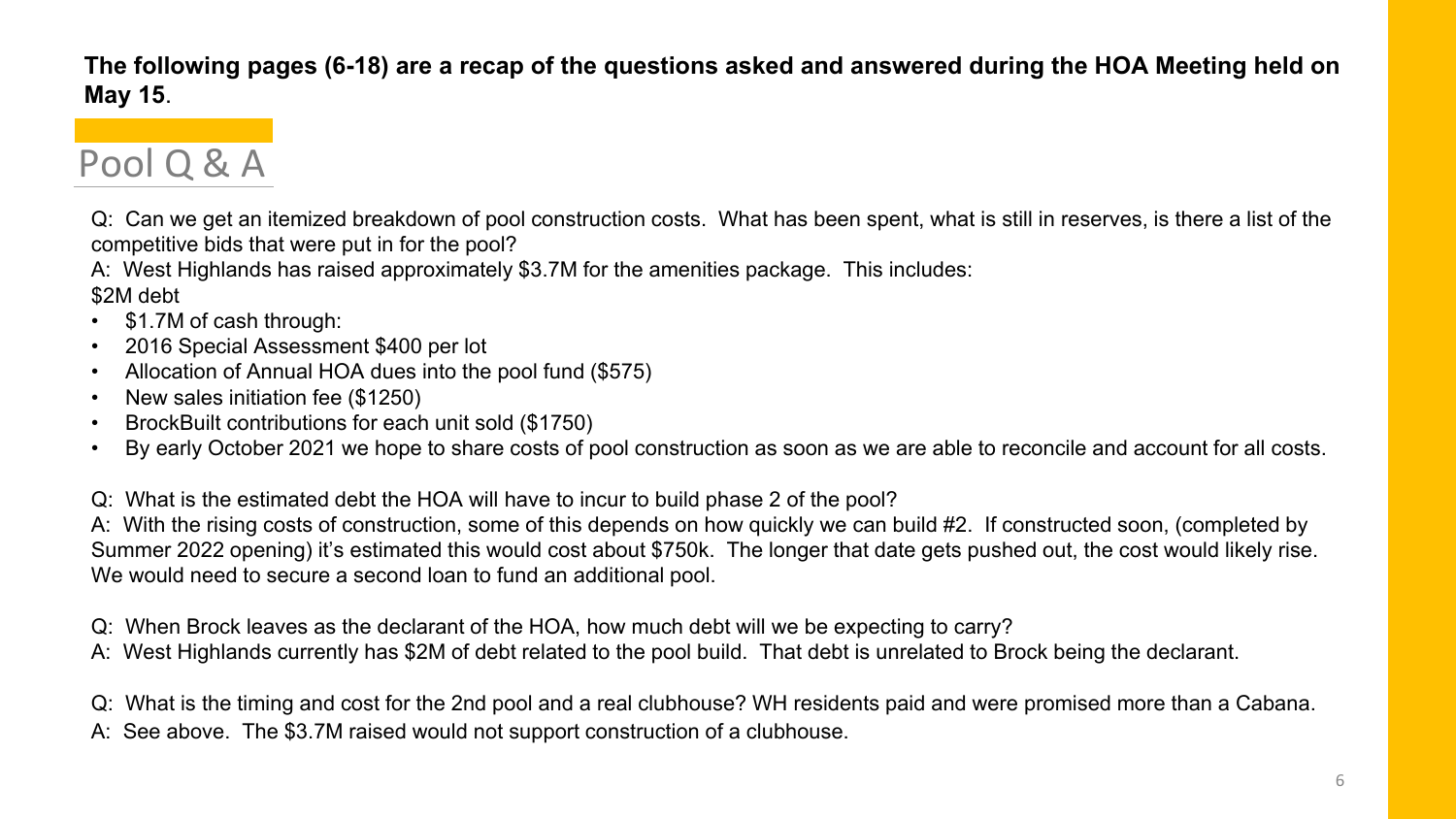#### Pool cont.

Q: Why are Columbia Residential Senior Residences allowed to use our pool? And when was this previously communicated? Why can't they use the other Columbia pools vs. using the WH pool? Are they paying for the pool?

A: In short: no seniors, no pool. This was a non-negotiable request from Atlanta Housing Authority as part of the land transfer to our HOA.

- Since 2011 the pool amenity was discussed at HOA meetings and in various correspondences. The mention of Columbia Heritage senior residents having access to the pool amenity was brought up on several occasions particularly when discussing the terms of the land transfer to the HOA from Atlanta Housing (AH) formerly Atlanta Housing Authority (AHA) and US Department of Housing and Urban Development (HUD) who originally owned all of the open land in West Highlands.
- In 2016 AH and HUD agreed to gift the open lands to the HOA with certain stipulations. One such stipulation is that the donated land must serve a percentage of their customers. Though 20% of the home prices in the community are set aside as affordable, AH/HUD required a higher percentage. By including the residents from Columbia Heritage, AH/HUD agreed to the terms for the land transfer.
- At a land value of approximately \$2M just on the pool amenity site alone each senior unit (132) contributed over \$15K. Depending on when a homeowner moved into West Highlands the maximum contribution thus far per lot is \$4K. The seniors at Columbia Heritage Senior Residences are on a fixed income. The senior residents nor Columbia Residential will not be contributing to the pool beyond AH/HUD contributions on their behalf by gifting the land and future lands to the HOA.
- The former AH/HUD site and now the HOA new pool amenity site was the first of its kind of public to private land transfer. This single transfer shaved off \$2M from the cost of the pool project. Without the donation, HOA would not have a pool amenity, not because the HOA could not have raised the money, but because AH/HUD would not have sold the land without the purchaser providing a benefit for their clients.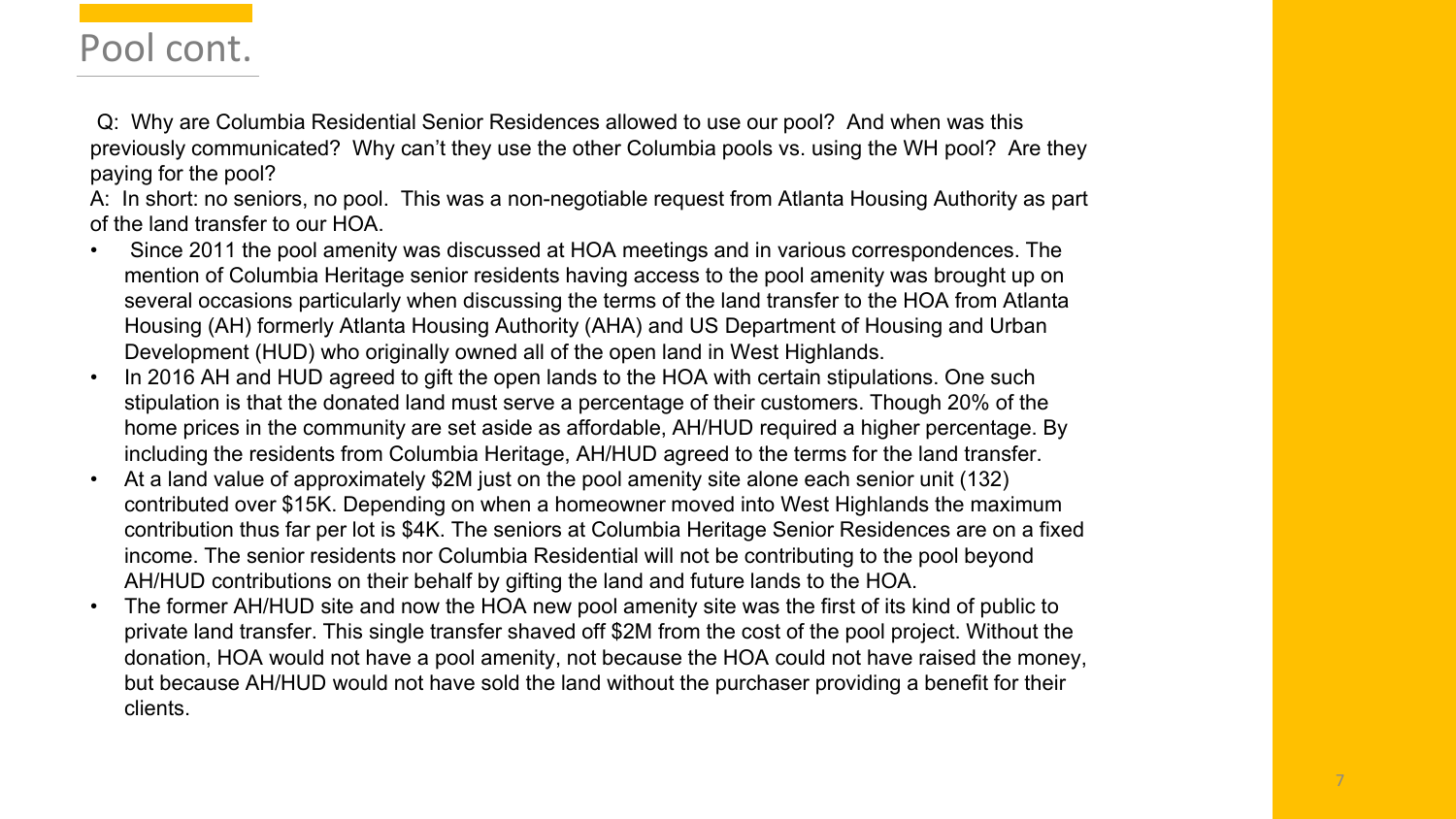

Q: We were wondering when the lap pool will be open. We have been waiting for the lap pool and we were very excited about it. However, it seems like they are only building the leisure pool which my wife, myself and some other neighbors are not interested in at all.

A: Funds would have to be raised and homeowners would have to approve. 50% of the homeowners would have to approve a new loan or assessment to build an additional pool. Homeowners would need to organize and coordinate this. The advisory board will support by creating a ballot and securing the loan.

Q: When is the pool expected to open?

A: Expected opening date is now mid-July, 2021. Weekly updates will continue to be provided on pool construction progress until the facility is open.

Q: Why do we have a reservation system? Seems unfair we can't access the pool whenever we want.

A: While we can all see light at the end of the tunnel for the end of the pandemic, we are taking the cautious approach for limiting pool access capacity to 125 individuals for the 2021 Pool Season. The reservation system will help us achieve the 125 max occupancy. The reservation system will be set up for multi-hour blocks ensuring that far more than 125 individuals can enjoy the pool each day.

Q: Who will be responsible for monitoring reservations? What happens if the pool is empty and people want to walk up and use the pool without having made a reservation?

A: The pool monitor (employed by Sweetwater Pools) will be monitoring reservations. If the pool is empty and people want to walk up and use the pool without having made reservations, that individual can make a reservation in real time via the app.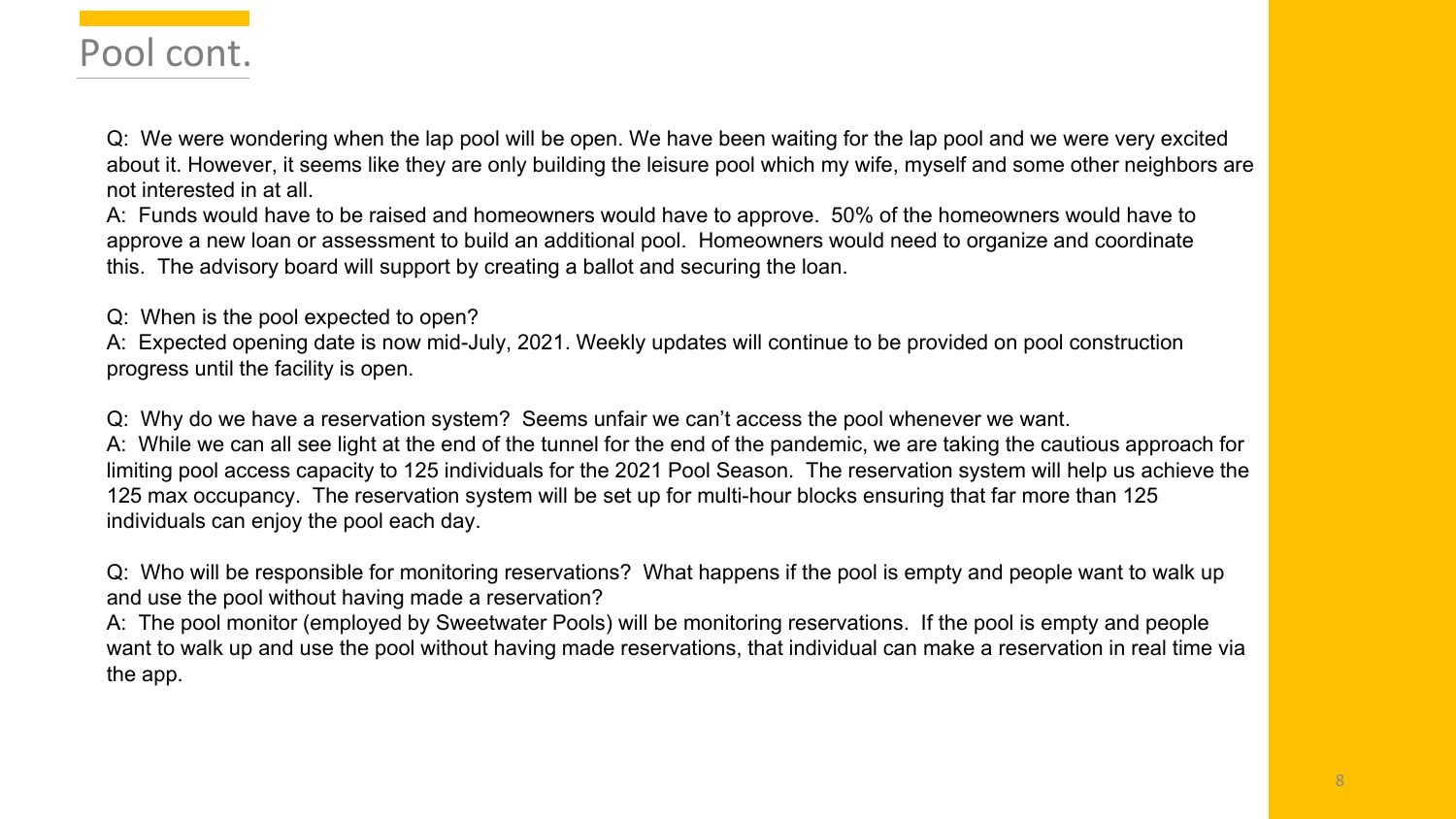## Pool cont.

Q: Many of us are vaccinated for COVID-19 so will rules on the reservations relax as more residents become vaccinated as well:

A: For the moment, the HOA will follow the Fulton County and Georgia Department of Public Health guidelines which still require social distancing. The reservation system helps facilitate social distancing by managing capacity. If the pool environment allows for more capacity then the HOA will increase the number for those to use the facility through the reservation system.

Q: The food rules seem a little fuzzy, may we have a clarification? Rule 9 says food and drinks are prohibited inside of the pool and on the edge around the pool. Rule 26 says no grills other than the ones provided by the HOA, so if there are grills provided then there can be food somewhere. So that seems to me to mean that food is allowed in the pool enclosure, but not close to the pool edge, is that correct? A: Correct.

Q: Why is alcohol prohibited at the pool? If we are signing that we are using the facility at our own risk then we would be bringing alcohol at our own risk as well.

A: All of common areas in West Highlands prohibit alcoholic beverages with the exception of HOA sponsored events. The no alcohol policy helps keeps insurance premiums low and provides a safe environment for all. Since this is a family facility with minors, the Association reduces its exposure to risks of liability by prohibiting alcohol on the pool premises.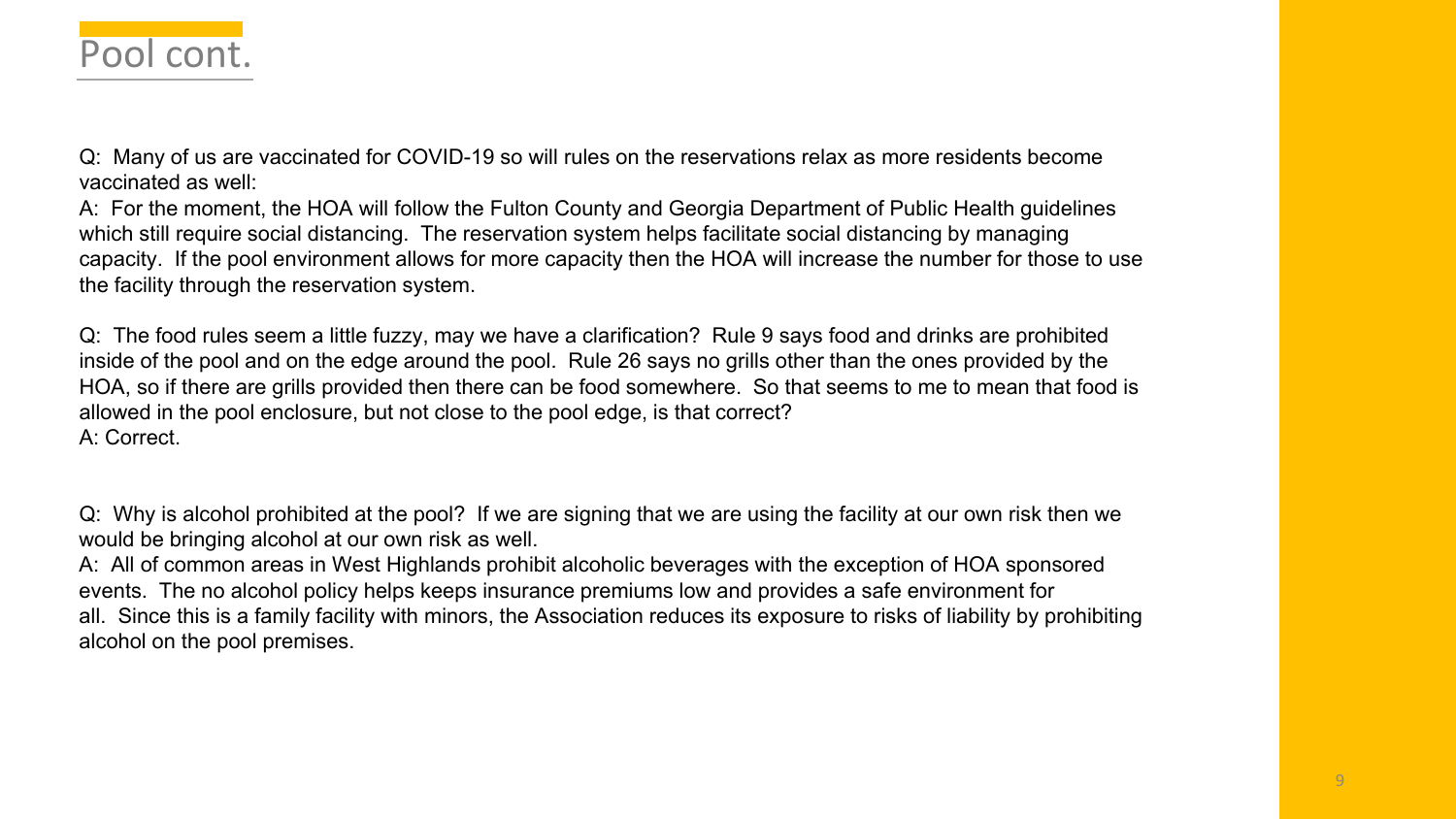

Q: Can we have examples of something that would violate or not violate rule # 1? Appropriate, modest are subject to opinion. How will "appropriate, modest, and fitting swim attire" actually be defined? what will you do to ensure that the "pool monitors" aren't perpetuating fatphobic, misogynistic, homophobic, and/or racist stereotypes by policing patrons' attire? What will you do to hold "pool monitors" accountable if they do discriminate against minority groups? A: The rules are in place not to discriminate. This is a family environment, and we ask everyone to be mindful and use good judgment.

Q: Who will be monitoring to ensure pool visits are evenly distributed among the neighborhood? Will we be limiting the number of pool sessions a week, month for this season? How will we make sure that some members of the community aren't getting more time using this amenity than others?

A: The Pool Committee and the Board will be monitoring visits and pool usage. From our guest policy to the reservation system if we see policies and rules that are not working our goal is to pivot quickly. We believe the first 30 days will provide us with a lot of actionable data that will allow us to refine some of these policies.

Q: What is the cost of the pool monitor and will our dues go up to pay for this service?

A: \$18.00 per hour. Dues increases are based upon the aggregate cost of operating the entire West Highlands community compared to the amount of revenue received from dues and not based upon any specific item.

Q: Who is paying for the "pool monitor?" or are they a volunteer? Who will they report to? If they are paid, why are we paying for a "monitor" instead of an on-duty lifeguard? Why do we need "pool monitors" if we're already waving liability? A: The HOA is paying for the pool monitor as the service provided by the pool management company. The monitor reports to their direct supervisor at the company. Based upon the size of the pool facility and expected number of residents using the pool, the facility needs to be manned when open. The monitor maintains the pool, keeps the pool area clear and clean, replenishes bathroom supplies and manages check-ins from the reservation system - responsibilities that are not usually assigned to a lifeguard.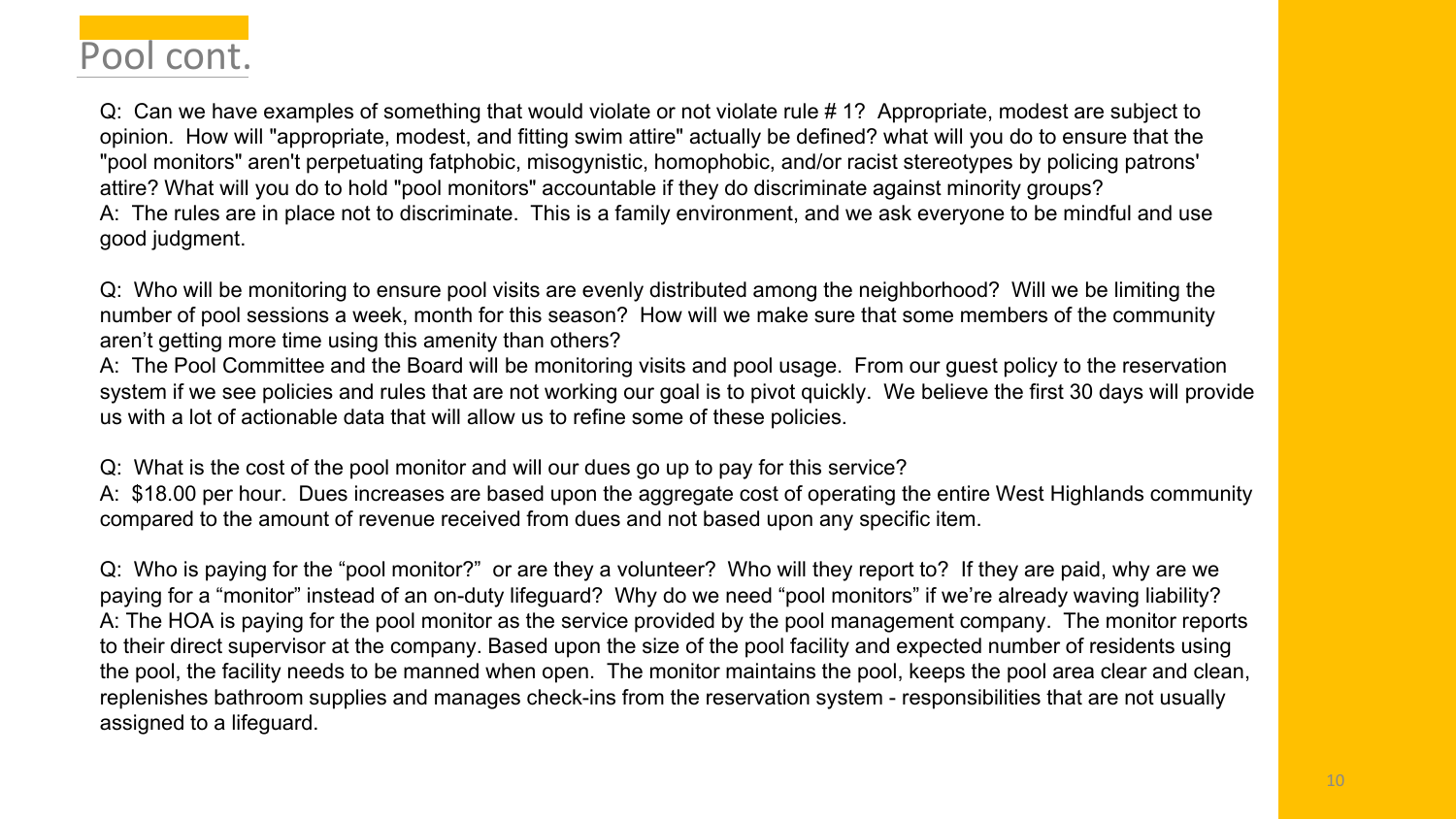# Pool cont.

Q: What is being defined as "offensive language" and "lewd behavior"? How will you ensure that regulation of this rule is consistent from "pool monitor" to "pool monitor"?

A: The terms are self explanatory which can be researched further on the internet or consulting your legal counsel. The pool monitor can use their discretion on what languages and behaviors are acceptable and appropriate for the facility.

Q: Can we get dimensions of what constitutes an "oversized inflatable?

A: We are asking homeowners to use judgement and be considerate of their neighbors

Some examples of oversized inflatables are below:



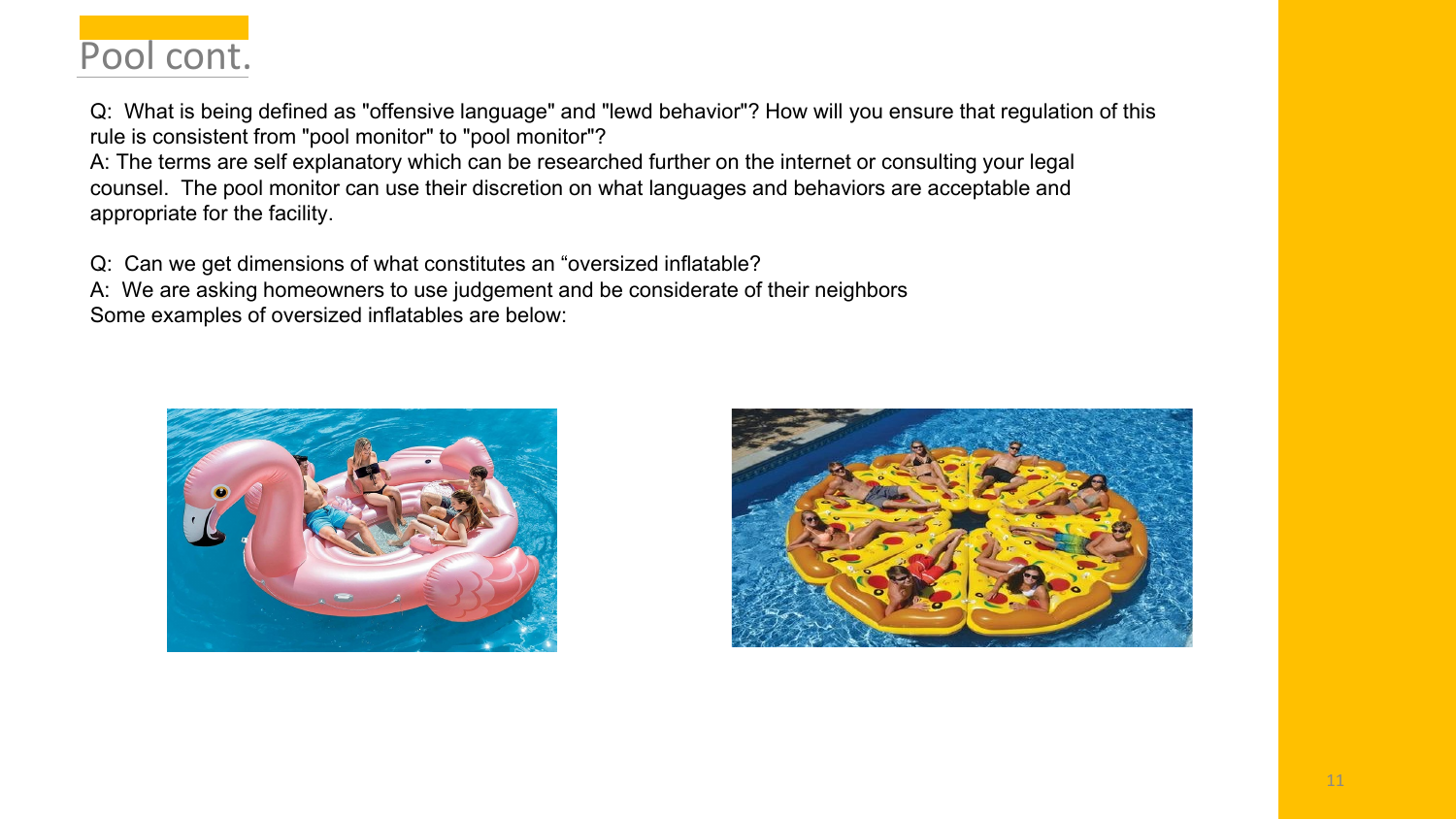

Q: Will there be opportunities for adult-only swim times/evenings throughout the season? A: The HOA will not be setting adult-only swim times as doing so will violate laws against age discrimination.

Q: Is the pool going to be chlorine or salt-water? A: Chlorine.

Q: Is there a way to rent out the pool area for an event?

A: No. This pool is reserved for the enjoyment of only residents at this time.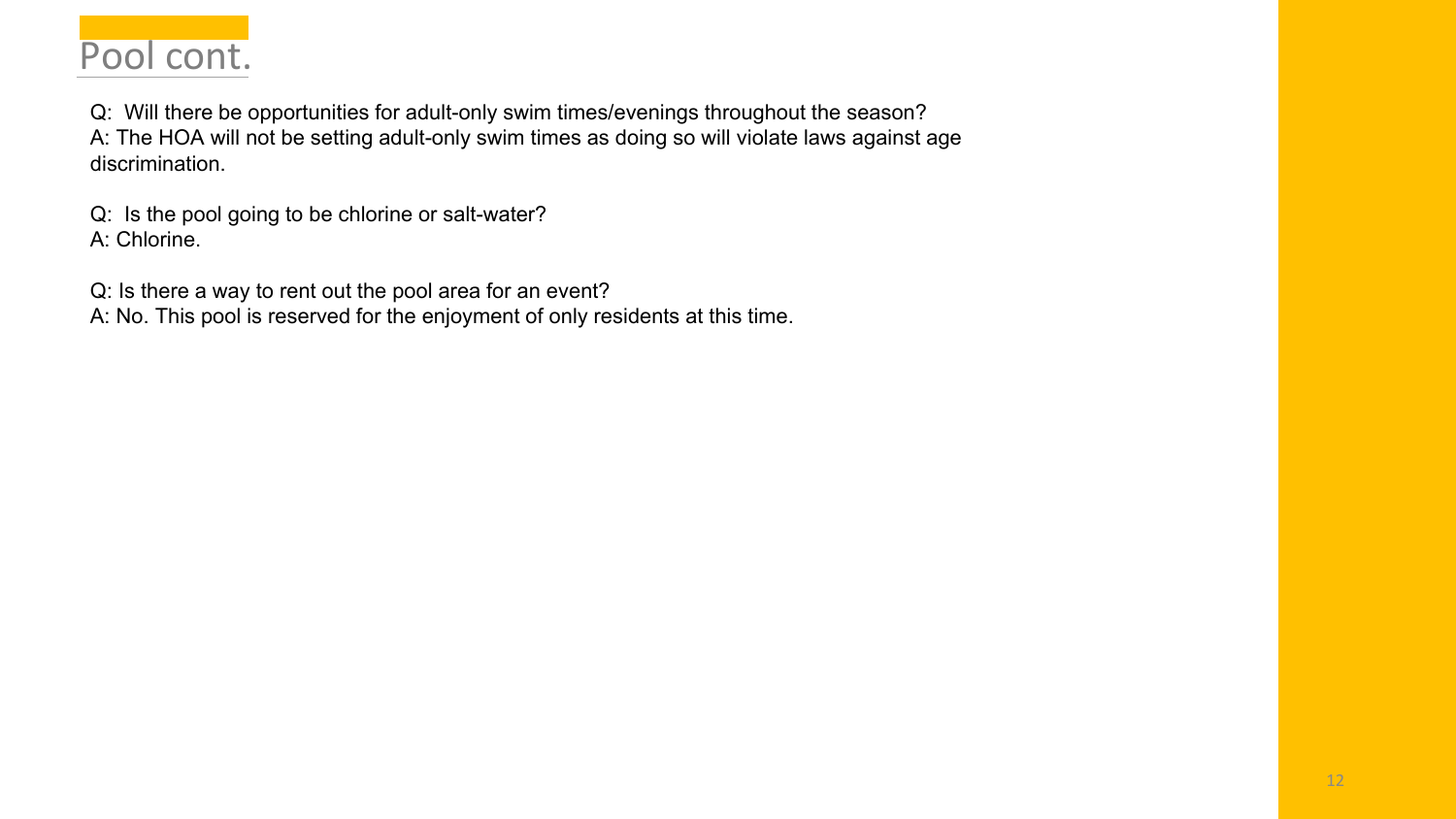

Q: We seem to have an increase of car break ins and other theft in the evenings. What would it take to have security patrol 24 hours a day?

A: As the community grows, we have increased security. Example, we are increasing the hours during the summer season. Security does deter the number of crimes from happening, however, the HOA cannot cost effectively employ enough security to prevent every theft. Refer to the Security Update in the West Highlands HOA Winter 2020 Quarterly Newsletter for ways to protect your home and vehicles.

Q: Considering their lack of oversight for the community they serve, how soon will be allowed to re-evaluate (and if needed, let go of) the neighborhood security force?

A: We are not currently in the process of re-evaluating the role of security in the neighborhood.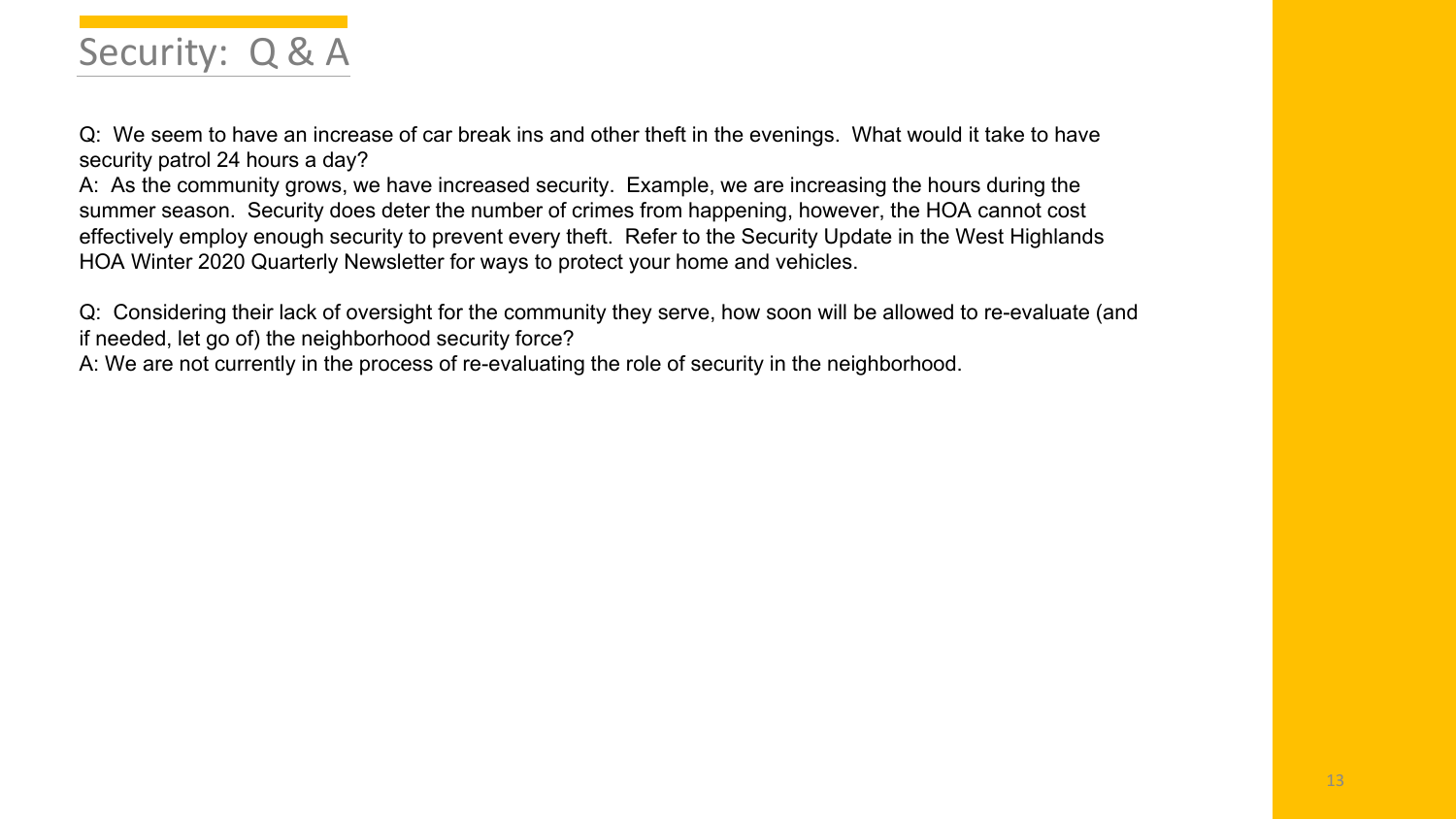#### WH Commons Spaces Q & A

Q: When will the black tarp/screen be removed from the corner of Drew/ Argule, it has been wrapped around that corner for 3 years?

A: Will defer to BrockBuilt if this can be removed. (This item has been resolved as of the publication of this newsletter.)

Q: Why has Brock/HOA not re-sod the grass area along the sidewalk on Drew Dr (North side of the street) between Johnson and Argule. It's all weeds and bare dirt!

A: This stretch of road will not be sodded. This parcel of land butts up against MARTA's right-a-way which is not landscaped. The HOA will keep the land cleared for overgrowth but similar to other open parcels of land in the community, the land will relatively remain in its natural state.

Q: Why is the HOA architectural inspector not addressing the overgrowth of weeds, illegal dumping of tree cuttings, broken sprinklers, dead landscaping not being replaced, broken/unsafe park equipment, and overall disrepair of the common areas in WH? Much of which has been brought to HOA attention for 3-4 years.

A: Continue to report these problems to Sentry Management.

Q: Can HOA please have the landscapers consistently cut the grass at the entrance of Johnson Rd/Drew (NW corner)? Difficult to see oncoming traffic over 5' grass/weeds.

A: This section of land is the responsibility of the City of Atlanta to maintain. Please report the issue to 311 for our neighborhood.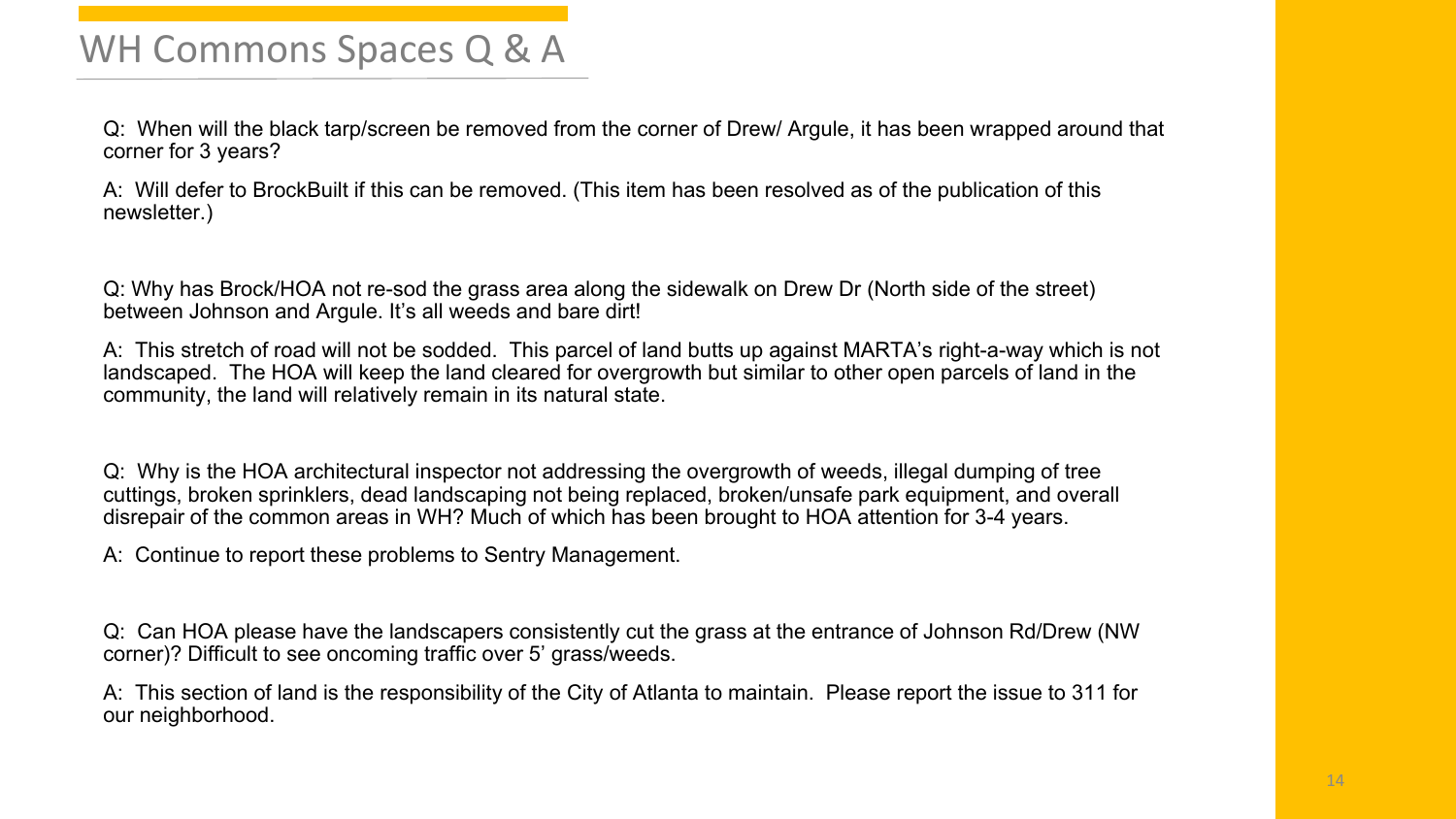#### WH Commons Spaces cont.

Q: What is the timing for Brock to restart and completely finish clearing the path area behind the homes on Drew Dr, it's been 2 years? Because the project was not completed and left unattended, the bamboo is growing uncontrollably and into homeowners' yards and puncturing the tanks buried in our backyards.

A: BrockBuilt is waiting for Atlanta Housing (AH), who is the property owner, to grant authority and fund the expense of clearing out the detention pond and surrounding area.

Q: What can be done to better maintain the common areas? Many of these are full of weeds, some areas are overrun with carpenter bees and others often have lights out (amenity lighting not street lighting.) Additionally, seating benches have not been added to the pergolas at Argule and Drew (these were listed as "ordered in the May 2016 meeting) and Stanfield and Drew.

A: Please work with Sentry to have these matters addressed. The more neighbors who report these issues, the better Sentry should be able to react to them.

Q: When will the playground be remodeled and what will the process be moving forward to ensure that it is safe and well maintained?

A: The Heman E. Perry Park is planned to be renovated by Atlanta Housing. The start date of the renovation is unknown as Atlanta Housing has yet to secure a contractor. Due to the dilapidated state and unsafe conditions of the playground, it will remain closed until demolished. The new playground equipment needs to be more durable and sustainable. Once the new equipment has been installed, the management company will need to inspect the equipment weekly as well as a professional playground equipment company to come and inspect the equipment on a regular recurring basis.

Q: Is it possible to replace the grounds of the dog park with astroturf?

A: No. It was decided in the planning stages to go with grass instead of astroturf.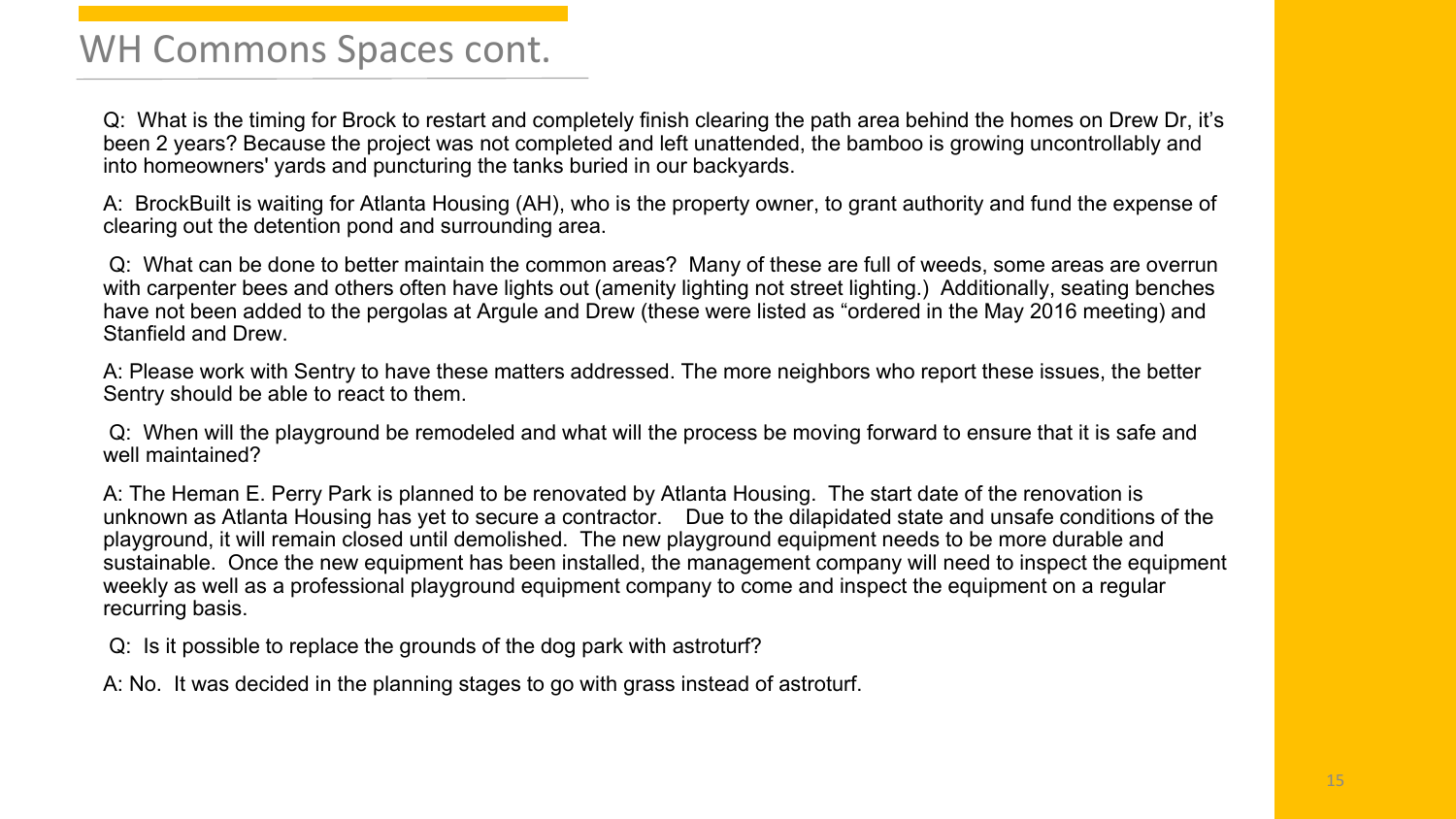## Budget/Financials Q & A

Q: Why isn't the financial information for the HOA being updated on the sentry website? A: We were not aware the financials have stopped being posted. We will have Sentry start back posting on a monthly basis.

Q: Will there be a special assessment needed to increase our reserve fund now that we have more amenities to carry a reserve for? Who is in charge of ensuring our reserve fund is adequate?

A: We are not expecting a special assessment to increase our reserve fund.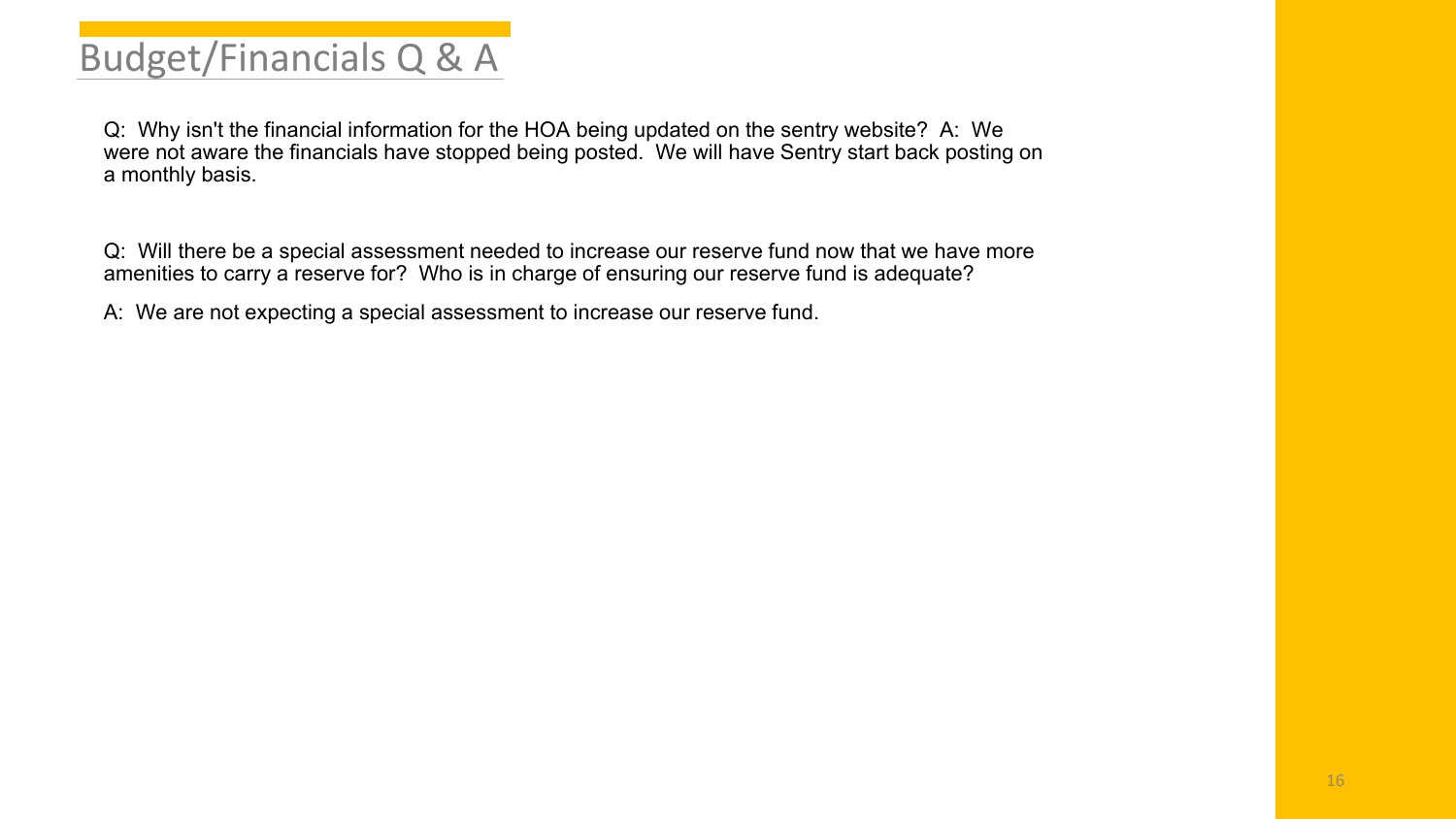### Miscellaneous Q & A

Q: When will homeowners be given a voice in the HOA? Looking for a timeline, not just when buildout is complete or 2035 whichever comes first. Currently the HOA president has full veto power over every committee so even when homeowners try to be involved, we are silenced.

A: Homeowners can voice their concerns at HOA meetings or contacting Sentry Management. Similar to any development under Declarant Control, the HOA Board of Directors are appointed by the Declarant. The President is one of the Directors who manages the day-to-day operations and similar to that of any other structured organization, supporting units and committees ultimately report up to the president. Also, there is a group of homeowners who serve on the HOA Advisory Board who represent the interests of the homeowners. The supreme power rests with the Declarant, Steve Brock of Brock Built Development.

Q: What is the status of the road transfer to the City of Atlanta? Are potholes still the HOA's responsibility in the interim? Will parking restrictions still apply following the transfer?

A: At some point the streets will be dedicated to the City of Atlanta, from Atlanta Housing. BrockBuilt is still maintaining the streets during the buildout. We don't currently know how the parking restrictions will apply or enforced after the dedication.

Q: Can you remind homeowners of the recycling schedule? Many homeowners are putting their blue bins out of off weeks and leaving them out for multiple days.

A: Please refer to the ATL Waste schedule found on [https://www.atl311.com.](https://www.atl311.com/311) All trash bins should be removed from the street by the end of the day and not left on the curb overnight.

#### **SIGN UP FOR SERVICE REMINDERS:**

Visit www.atlantaga.gov/solidwaste • Dial 3-1-1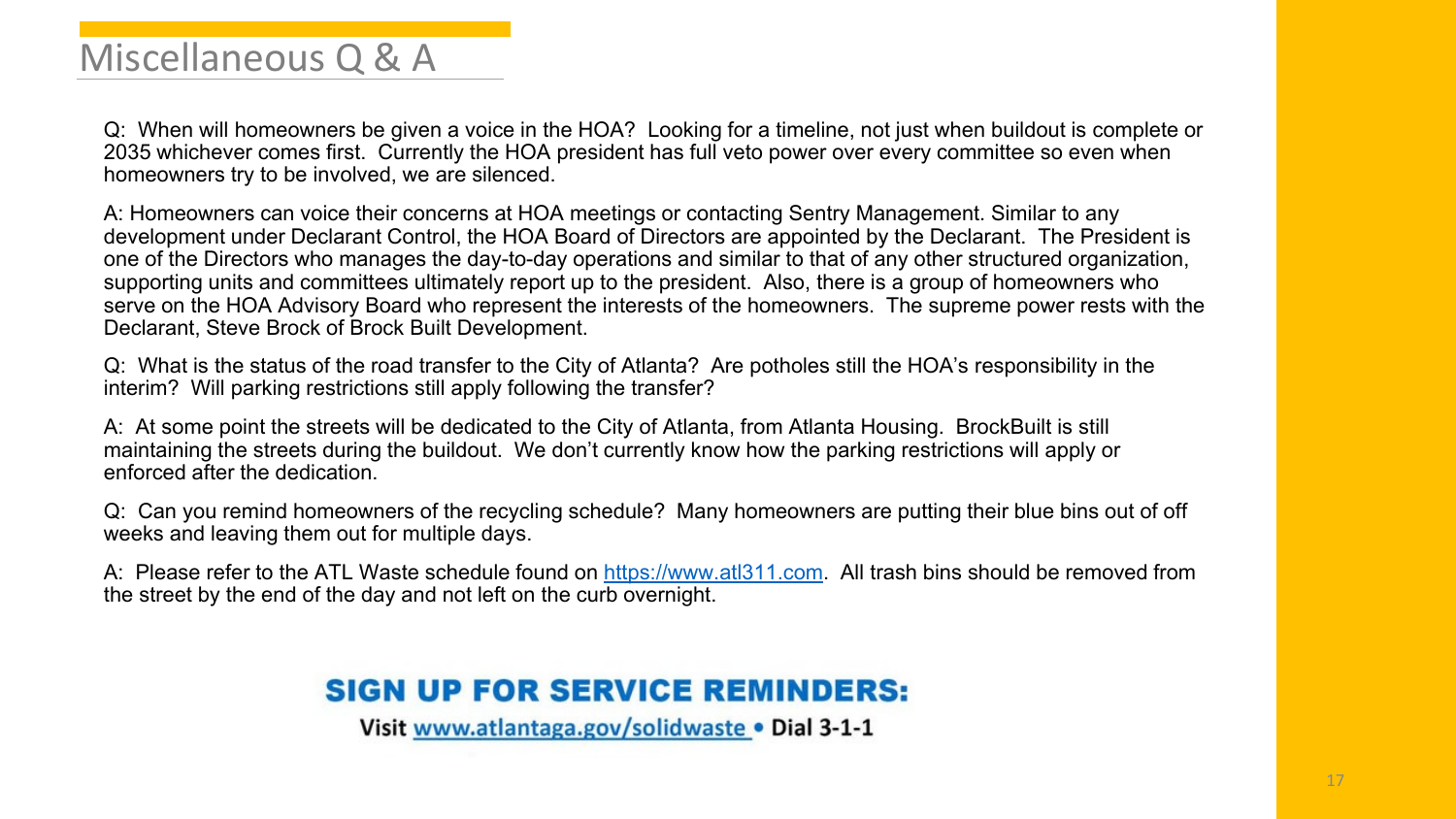#### Miscellaneous cont

Q: Why does the Sentry website owner log-in not have the option for when you forgot your user name? It only has forgot password which is not helpful when we only log 1-2 times per year to pay dues. It would be so helpful if resets and working with Sentry were easier.

A: Please contact Sentry and make this suggestion.